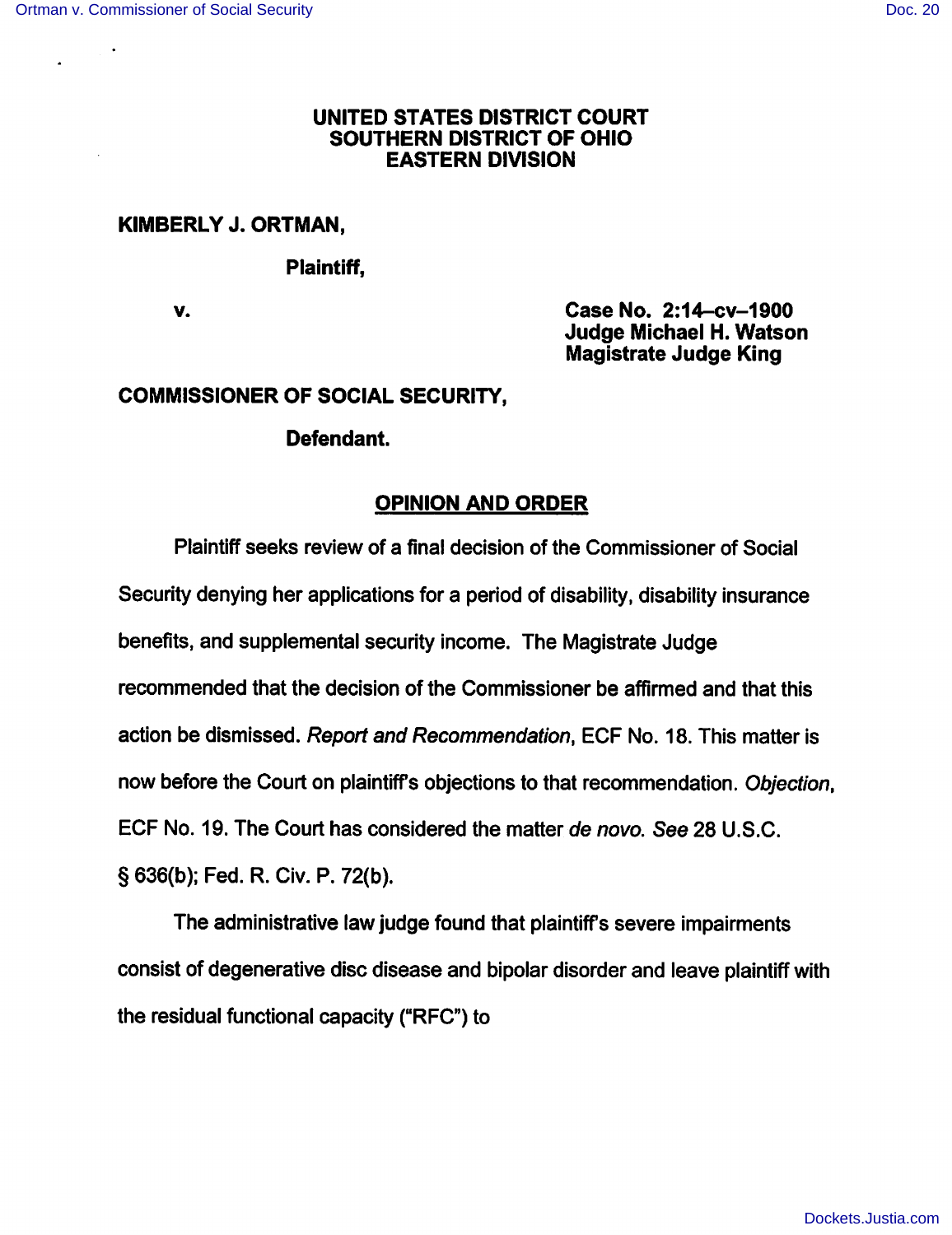*perform "medium" work as defined in 20 CFR §§ 404.1567(c) and 416.967(c) except that the claimant could lift and carry 25 pounds frequently and 50 pounds occasionally. In an eight-hour workday, the claimant could sit six hours, stand and/or walk six hours. She could occasionally climb ladders, ropes, or scaffolds. She could frequently climb stairs, balance, stoop, kneel, crouch, or crawl. From a mental standpoint, the claimant could understand, remember, and follow simple, routine tasks and occasionally more detailed or complex tasks. Concentration, persistence, and pace would be limited to occasional for any tasks that are more than routine tasks. She is limited to occasional interaction with supervisors, coworkers, and the public; and no tasks that involve working closely with others. In addition, she is capable of work that involves relatively static changes that can be easily explained.*

*PAGEID 71-73. Relying on the testimony of the vocational expert, the*

*administrative law judge found that this RFC permits plaintiff to perform a*

*significant number of jobs in the national economy, including such representative*

*jobs as cleaner, packager, and order picker. The Commissioner therefore*

*concluded that plaintiff is not disabled.*

*In her Statement of Errors, ECF No. 11, plaintiff argued that the*

*administrative law judge erred in her credibility determination, improperly failed to*

*secure the testimony of a medical expert to assist in the evaluation of the*

*record's medical source opinions, and relied on improper vocational testimony.*

*The Magistrate Judge considered, but rejected, each of these arguments. Report*

*and Recommendation.*

*In her Objection, plaintiff renews her argument that the administrative law judge improperly discounted plaintiff's credibility because her treatment has been*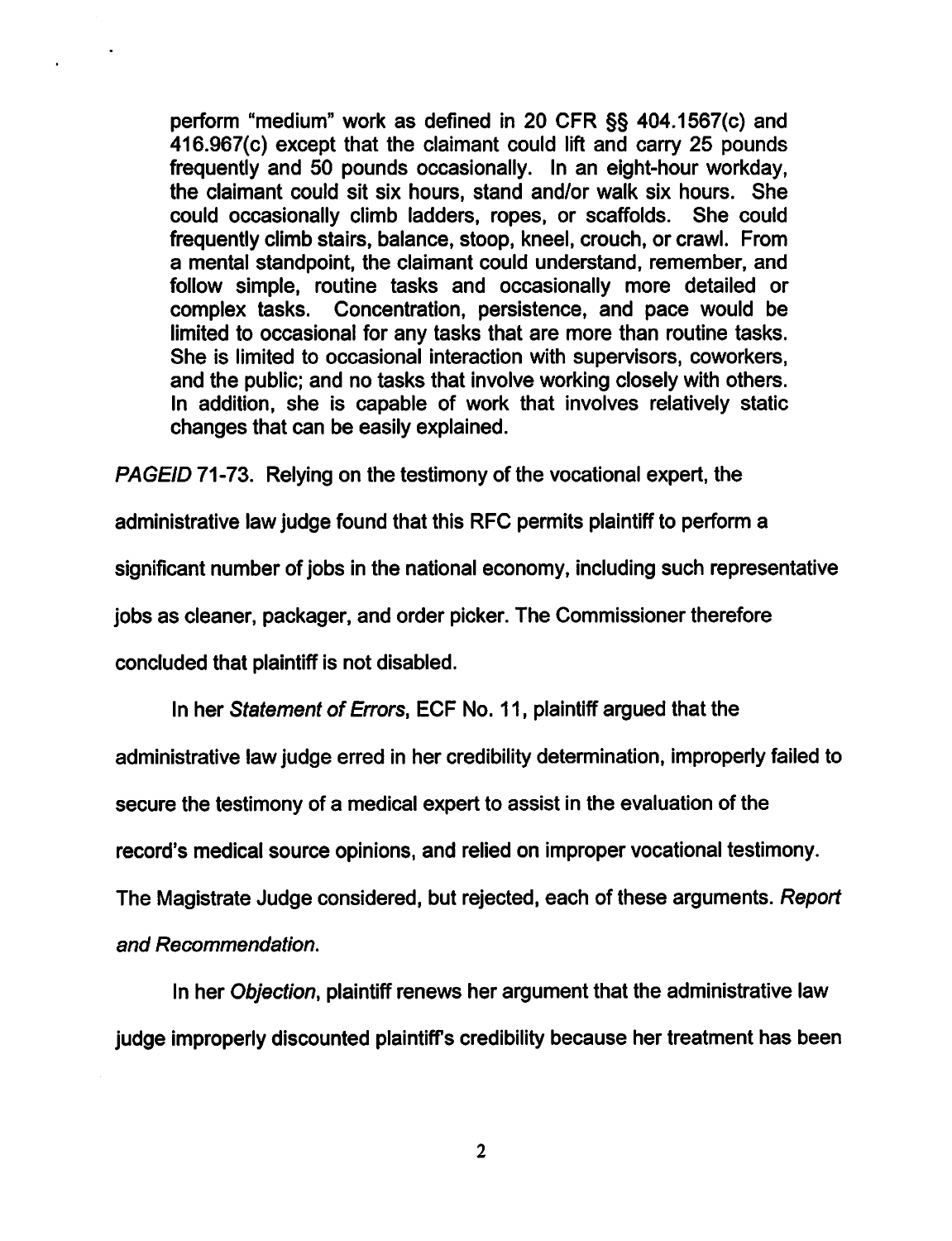*routine and conservative. Id. at PAGEID 502. Plaintiff also again argues that, because the administrative law judge failed to secure the testimony of a medical expert to assist in the formulation of plaintiff's RFC, the hypotheticals posed to*

*the vocational expert improperly omitted "limitations regarding concentration,*

*persistence, and pace for simple, repetitive tasks." Objection, PAGEID# 503.*

*In considering plaintiffs challenge to the administrative law judge's credibility determination, the Magistrate Judge concluded that the administrative law judge properly applied the appropriate standards and that her credibility determination enjoys substantial support in the record:*

*... The administrative law judge evaluated the medical evidence, including plaintiffs reports of pain and treatment for back pain, and found that the "record reveals relatively infrequent trips to the doctor forthe allegedly disabling physical and mental symptoms." PAGEID 74-76. The administrative law judge noted that there are relatively few records from 2008 and 2009 and, although plaintiff reported back pain in 2009, there were no significant objective findings noted at that time. PAGEID 74. The administrative law judge evaluated plaintiffs ongoing complaints of pain, but found that "the claimant utilized relatively routine and conservative treatment methods, such as pain medication and muscle relaxers." PAGEID75. With regard to plaintiffs reports of "'stroke-like' headaches," the administrative law judge noted that "the record does not corroborate the severity or frequency of these headaches." Id. As to plaintiffs complaints of mental health symptoms, the administrative law judge found that "the evidence reveals relatively infrequent trips to the doctor for allegedly disabling mental symptoms with inconsistent mental health treatment throughout the relevant record." Id. The administrative law judge also cited plaintiff's treatment at Six County Mental Health Center and noted, inter alia, that she was found to be "generally functioning pretty well" and reported the severity of her problems on a scale of one to 10 as only a five. Id.*

*Plaintiff argues that the administrative law judge erred in*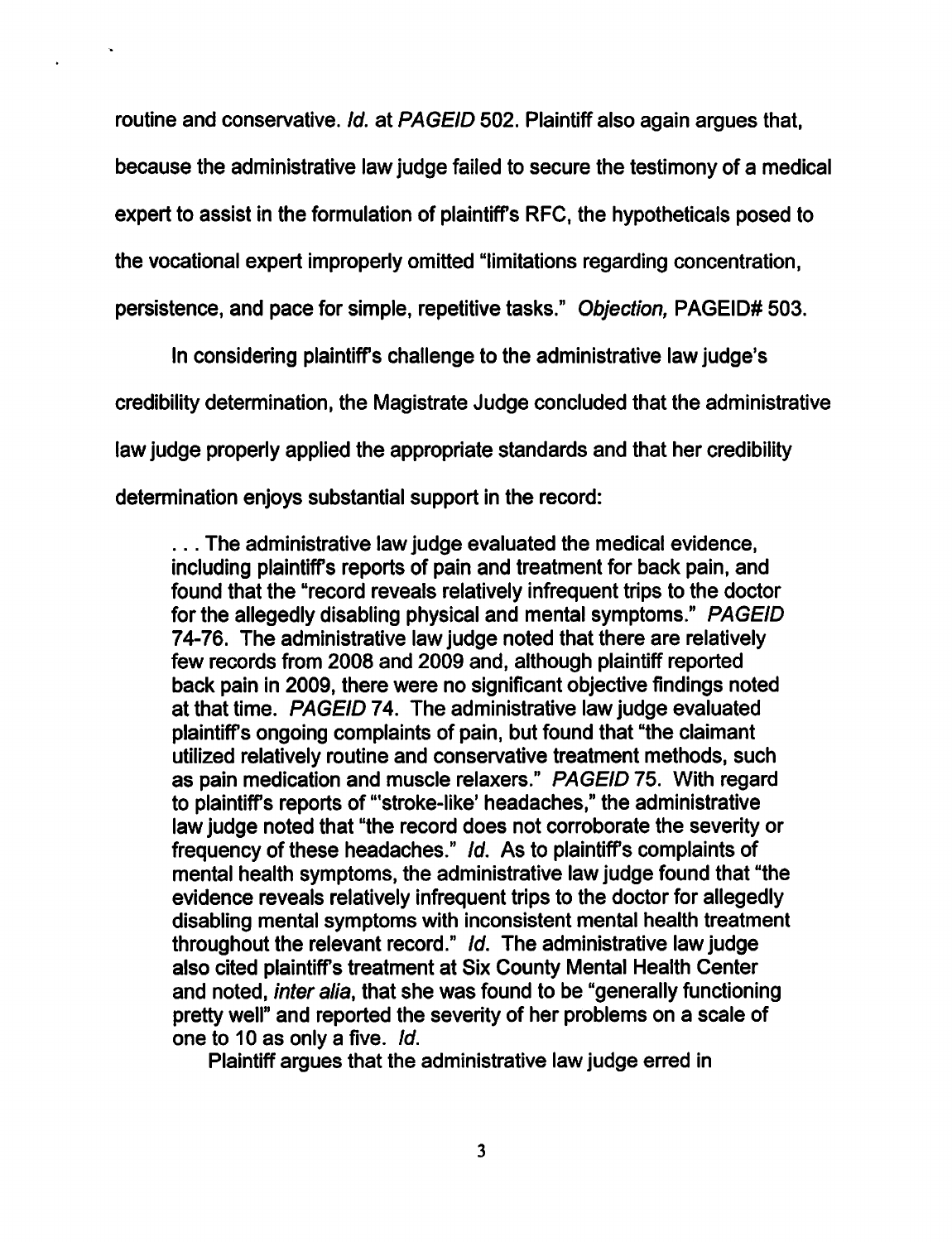*discounting plaintiffs credibility on the basis that she had undergone only conservative treatment for her back pain. Plaintiff's Reply, pp. 1-3. According to plaintiff, she was "not required to pursue treatment methods that are greater than conservative means" and she was not required to undergo back surgery. Id. at p. 2. The administrative law judge did not err in this regard. As noted by plaintiff, Plaintiff's Reply, p. 2, persistent attempts by a claimant to obtain relief from pain may lend support to allegations of intense and persistent symptoms. SSR 96-7P, 1996 WL 374186, at \*7 (July 2,1996). However, the administrative law judge noted plaintiffs attempts to obtain relief but found that her treatment was "relatively routine and conservative." PAGEID 74-75. Plaintiff does not challenge the administrative law judge's determination that her treatment was "relatively routine and conservative." Moreover, the administrative law judge's determination in this regard is supported by substantial evidence. Dr. Sayegh classified plaintiffs treatment as conservative and, as noted by the administrative law judge, PAGEID 75, discussed more aggressive treatment options that plaintiff chose not to pursue. PAGEID 422-23.*

*Plaintiffs arguments to the contrary notwithstanding, the administrative did not "simply conclude)] that the Plaintiffs statements and symptoms were not entirely credible." Statement of Errors, p. 6. The administrative law judge's credibility determination is clearly explained, and her analysis enjoys substantial support in the record. Under these circumstances, this Court will not - and indeed may not - revisit that credibility determination. See Jones v. Comm'rofSoc. Sec, 336 F.3d 469, 476 (6th Cir. 2003).*

*Report and Recommendation, PAGEID 493-95. This Court agrees with that*

*conclusion. Considering the totality of the evidence considered by the*

*administrative law judge in determining plaintiffs credibility, the single fact that*

*plaintiffs treatment has been, as plaintiff concedes, routine and conservative*

*does not require a different result.*

*In considering plaintiffs complaint that the administrative law judge*

*should have secured the testimony of a medical expert in formulating plaintiffs*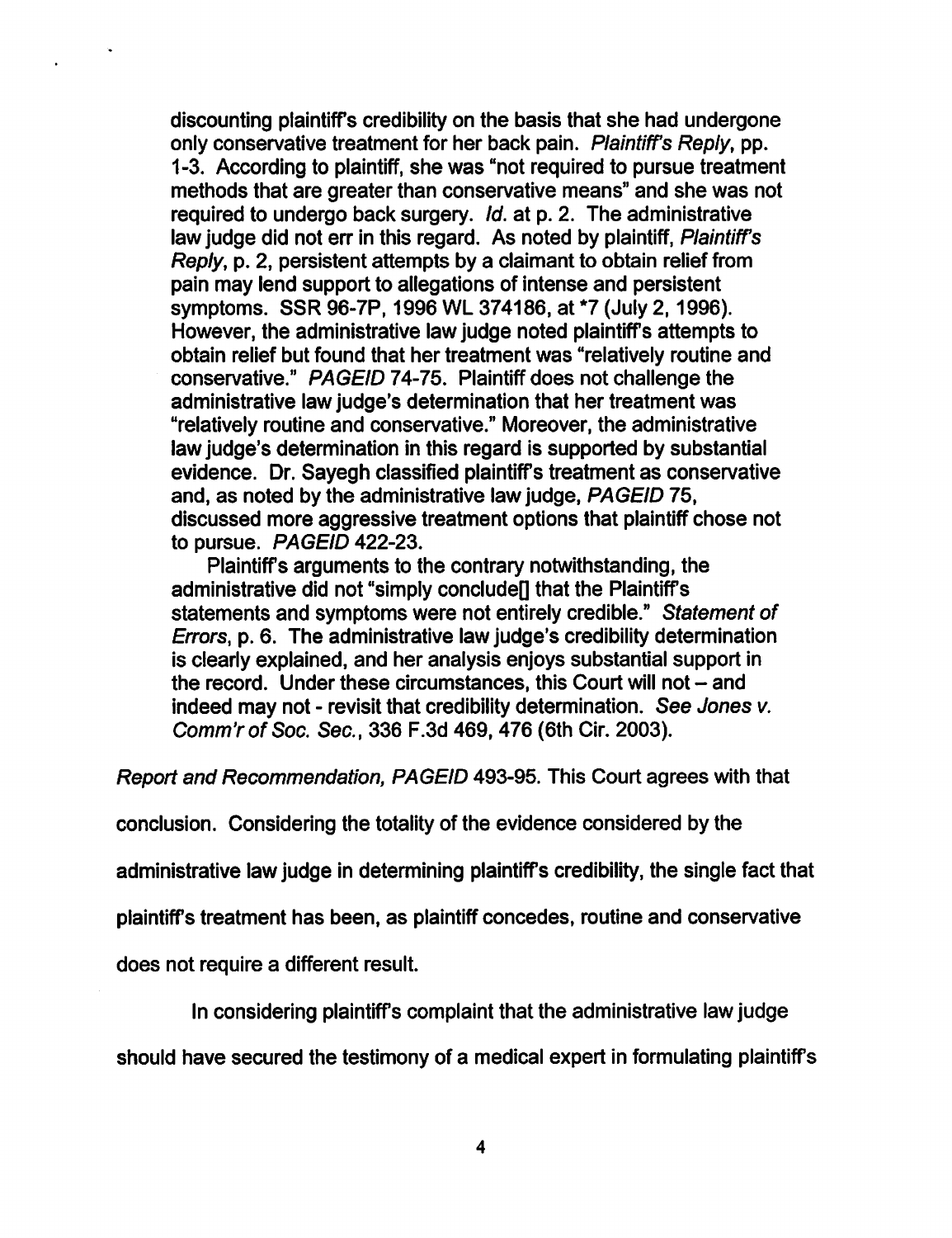*RFC and the hypotheticals posed to the vocational expert, the Magistrate Judge*

*reasoned:*

*An administrative law judge "has discretion to determine whether further evidence, such as additional testing or expert testimony, is necessary." Foster v. Halter, 279 F.3d 348, 355 (6th Cir. 2001) (citing 20 C.F.R. §§ 404.1517,416.917). Further, the RFC determination is an administrative finding of fact reserved to the Commissioner, see 20 C.F.R. §§ 404.1527(d)(2), (3), 416.927(d)(2), (3); Edwards v. Comm'rofSoc Sec, 97 F. App'x 567, 569 (6th Cir. 2004), and the administrative law judge, in formulating a claimant's RFC, is not required to parrot medical opinions verbatim. See Neace v. Comm'rofSoc Sec, No. 5:11-cv-00202-KKC, 2012 WL 4433284, at \*8 (E.D. Ky. Sept. 25, 2012); Deaton v. Comm'rofSoc Sec, No. 1:10-cv-00461, 2011 WL 4064028, at\*6 (S.D. Ohio Sept. 13, 2011); Carroll v. Comm'rofSoc Sec, No. 1:09cv2910, 2011 WL 3648128, at \*10 (N.D. Ohio Aug. 18, 2011). The administrative law judge gave significant weight to the medical opinions of record and incorporated similar limitations in her RFC determination; significantly, the record contains no medical opinion of greater limitations than those that the administrative law judge included in her RFC determination. The record reflects sufficient evidence of plaintiffs impairments and the effects of those impairments on plaintiffs residual functional capacity. It cannot be said that the administrative law judge relied on her own lay opinion in evaluating the evidence. See Deskin v. Comm'rofSoc Sec, 605 F. Supp. 2d 908 (N.D. Ohio 2008). Rather, the administrative law judge was called upon to evaluate the various medical opinions and determine the weight to be assigned to each. The administrative law judge properly engaged in this process and her findings in this regard enjoy substantial support in the record. It follows that the administrative law judge did not err in failing to secure the testimony of a medical expert for this purpose.*

*In a related argument, plaintiff contends that the administrative law judge erred in relying on the testimony of the vocational expert. Statement of Errors, pp. 8-10. Plaintiff specifically argues that the hypothetical posed to the vocational expert was incomplete because it was based on improper RFC and credibility determinations. Id.*

*"In order for a vocational expert's testimony in response to a hypothetical question to serve as substantial evidence in support of*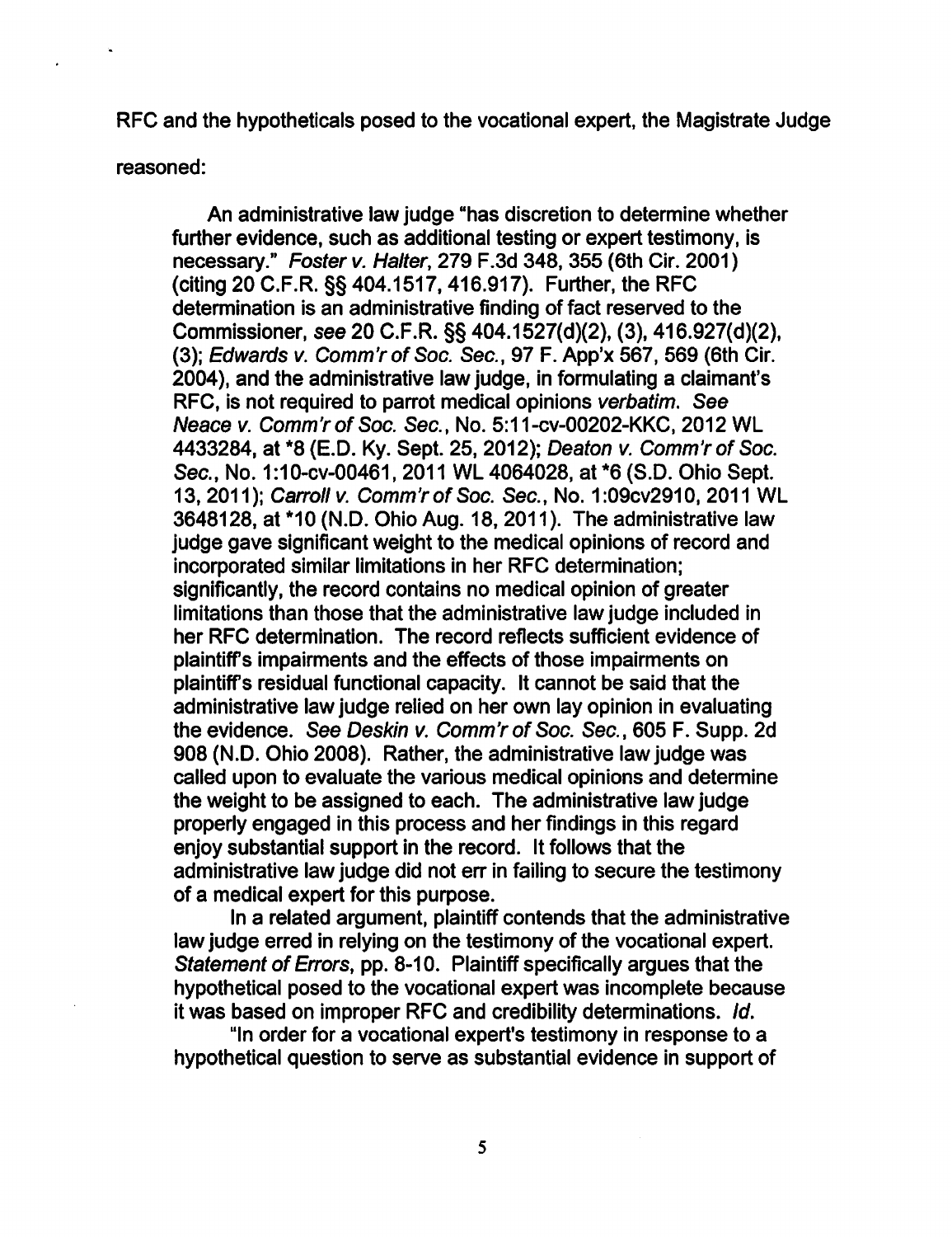*the conclusion that a claimant can perform other work, the question must accurately portray a claimant's physical and mental impairments." Ealy v. Comm'rofSoc Sec, 594 F.3d 504, 516 (6th Cir. 2010). "Hypothetical questions, however, need only incorporate those limitations which the [administrative law judge] has accepted as credible." Parks v. Soc Sec Admin., 413 F. App'x 856, 865 (6th Cir. 2011) (citing Casey, 987 F.2d at 1235).*

 $\hat{p}$  .  $\hat{p}$ 

*The administrative law judge posed to the vocational expert a complete hypothetical question that incorporated all of plaintiffs impairments as found by the administrative law judge. The vocational expert responded that such an individual could not perform plaintiffs past relevant work as a gas station cashier, fast food worker, and sales promotion representative, but could perform such jobs as picker, cleaner, and packager. PAGEID 133,136. The administrative law judge relied on this portion of the vocational expert's testimony in determining that plaintiff can perform a significant number of jobs that exist in the national economy, even though she could not perform her past relevant work. PAGEID 77- 78.*

*Plaintiffargues that the administrative law judge erred in not accepting the vocational expert's testimony in response to an alternative hypothetical containing additional limitations in concentration, persistence, and pace. Statement ofErrors, p. 9. It is true that the administrative law judge posed different hypotheticals to the vocational expert, which contained different functional limitations. See PAGEID 136-37. Nevertheless, the administrative law judge relied only on the hypothetical posed to the vocational expert that included all of the limitations contained in the RFC eventually found by the administrative law judge. The administrative law judge therefore did not err in relying on the vocational expert's testimony in this regard. See Parks, 413 F. App'x at 865 ("In order for a vocational expert's testimony in response to a hypothetical question to serve as substantial evidence in support of the conclusion that a claimant can perform other work, the question must accurately portray a claimant's physical and mental impairments Hypothetical questions, however, need only incorporate those limitations which the ALJ has accepted as credible.") (internal citations and quotations omitted); Felisky, 35 F.3d at 1036 (where a hypothetical accurately described the plaintiff in all relevant respects, the vocational expert's response to the hypothetical question constitutes substantial evidence).*